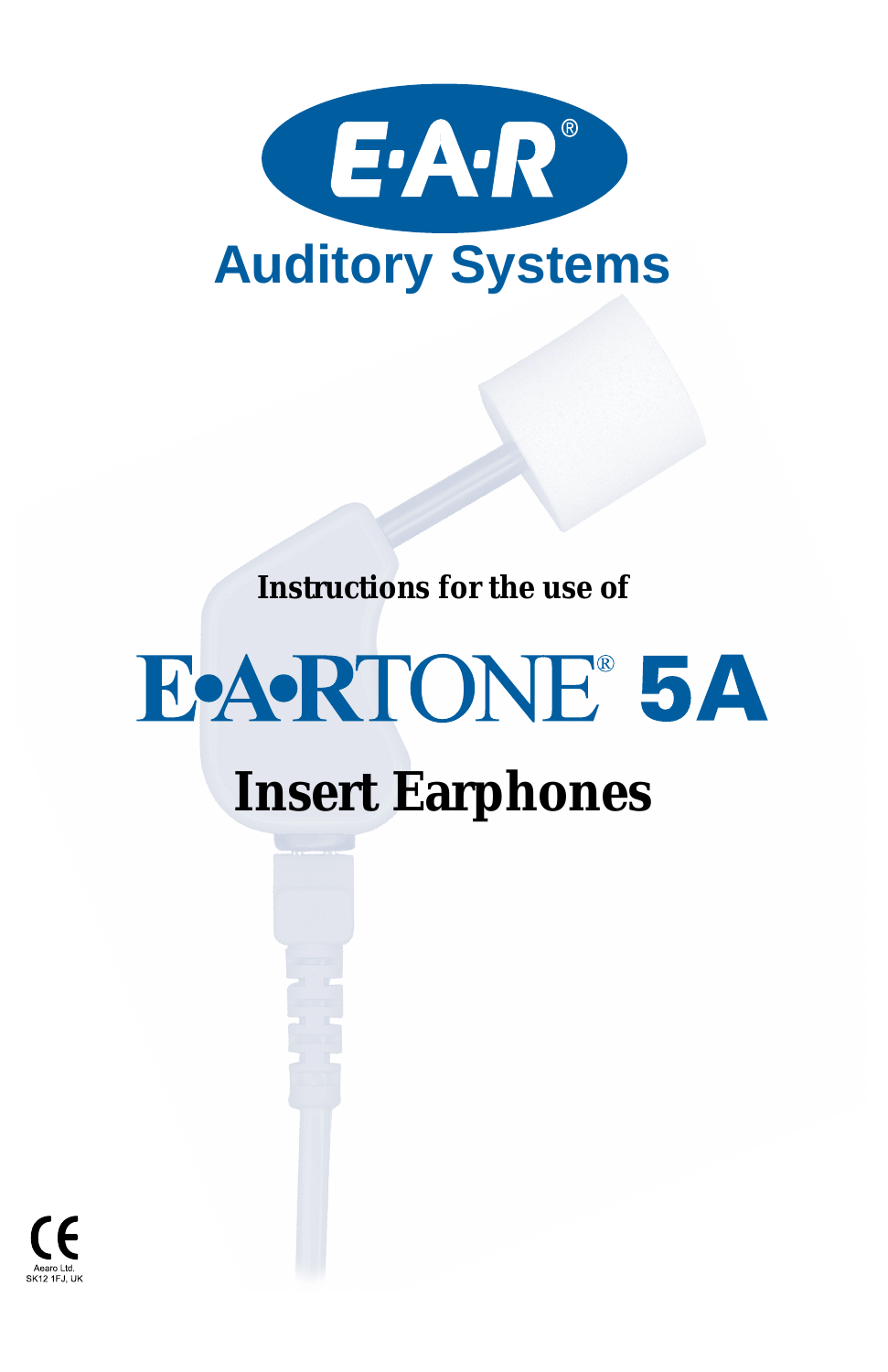#### **INTRODUCTION**

Congratulations on the purchase of your new E-A-RTONE® 5A Insert Earphones. The E-A-RTONE® 5A was designed to retain all the advantages of the E-A-RTONE® 3A Insert Earphone, and provide additional features. The front tubes that conducted sound from the body level transducer of the 3A model to the ear canal, and the tubing or "plumbing" within the transducer case have been eliminated. The result is an insert earphone that provides ear-level sound transduction, a wider frequency response, and greater reliability.

Whether you are performing hearing screening in an educational or industrial setting, testing related to the fitting or evaluation of amplification, audiological research, or comprehensive diagnostic assessment, E-A-RTONE® 5A Insert Earphones provide many advantages that can enhance test reliability and minimize or eliminate problems frequently encountered with supra-aural headphones.

Because the subject's external canal is sealed with an E-A-RLINK® foam plug, which functions as a sound delivery system while at the same time attenuating ambient noise, reliable threshold measurement can be accomplished in environments previously unsuitable for hearing testing.

Direct coupling also produces much greater sound separation between ears across the test frequency range. Clinically, that means more instances where the need for masking is eliminated, or the level necessary for effective masking is lower. Your average testing time will decrease without sacrificing reliability. The method of clinical masking you use does not need to be altered. Simply substitute the greater inter-aural attenuation values cited in the Obtained Interaural Attenuation table on page 4 of this booklet.

E-A-RLINK<sup>®</sup>, couplers are available from your distributor in five sizes, three foam tips and two small PVC tips for infant testing. The standard (3A) foam plug will comfortably fit most adult ear canals, a smaller (3B) size is appropriate for pediatric testing, and an extra large (3C) size can be used to couple the E-A-RTONE® Insert Earphone to very large or surgically altered ear canals. To accommodate EACs too small for the 3B tip, 3.5mm and 4.0mm PVC "Infant Eartips" are now available for your youngest patients. Disposable plugs insure that sanitary conditions exist for every test you perform, and that periodic cleaning of a headband or earphone cushion is no longer required.

The E-A-RTONE® 5A Insert Earphone is offered with two levels (10 and 50 ) of impedance to match the output of most commercially available audiometers. If you require a 300 insert earphone, the E-A-RTONE® 3A is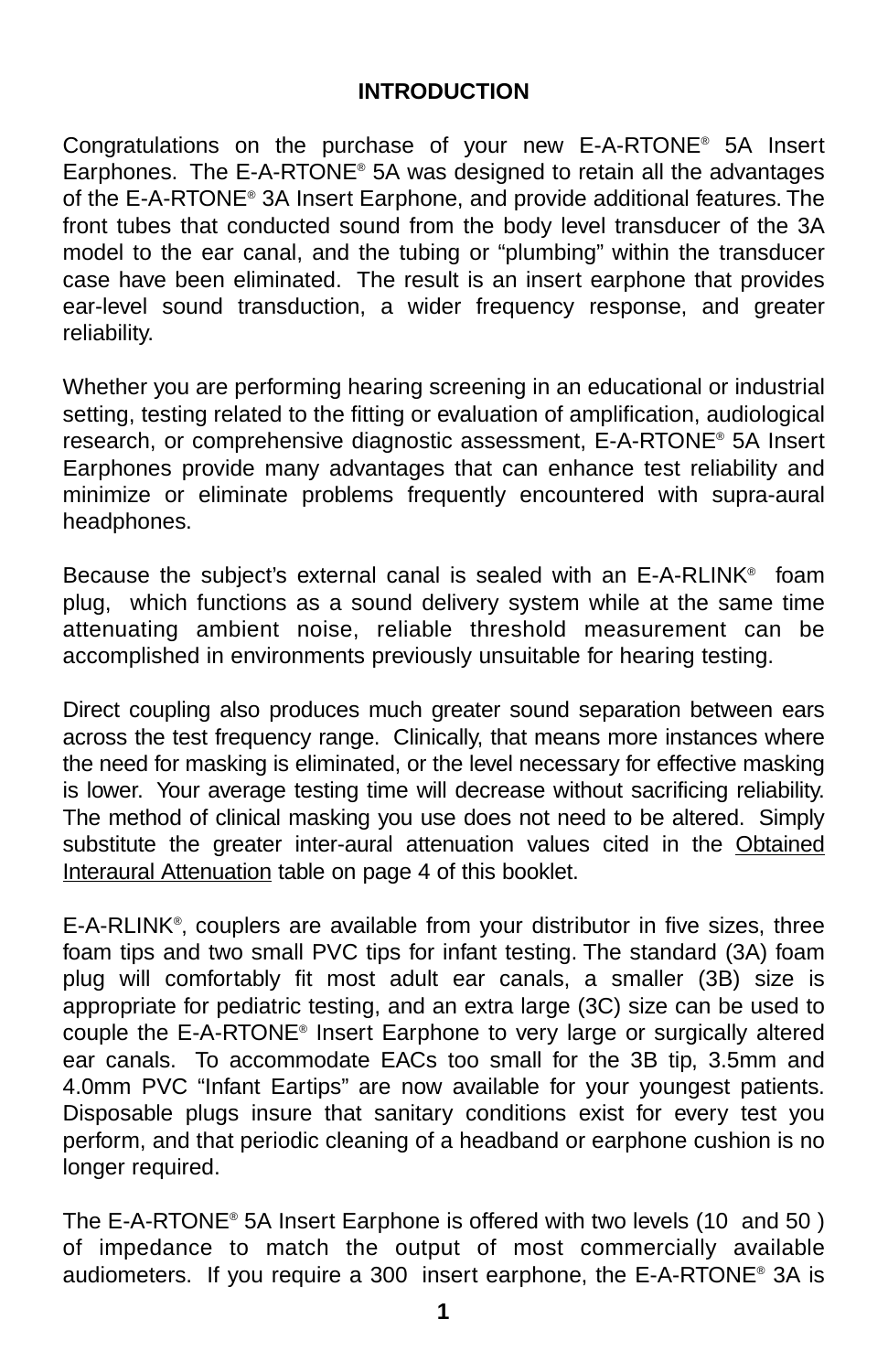still available with that impedance. Your distributor or E-A-R Auditory Systems can help you determine which version is appropriate for your equipment.

E-A-RTONE® 5A Insert Earphones were designed to mimic the frequency response of the TDH-type earphone. It is strongly recommended, however, that the (RETSPL) values and procedure cited in the ANSI S3.6 - 1996 Standard be used in recalibration of your equipment, before initial use, unless your audiometer was purchased with an E-A-RTONE® 5A as the standard transducer. Subsequent calibrations should be performed at least annually thereafter. Measured correction factors can be applied in those cases where it is necessary to alternate between an insert earphone and a supra-aural earphone.

This instruction booklet is intended to provide information to allow you to perform hearing testing with your audiometer and E-A-RTONE® 5A Insert Earphones with the confidence that test results will be comparable to, or in certain instances more reliable than, measurements performed with supra-aural headphones. Most questions regarding the use and calibration of E-A-RTONE® 5A Insert Earphones can be answered by reviewing this booklet and the American National Standard Specification for Audiometers (ANSI S3.6-1996). For information regarding replacement items, please contact your distributor or E-A-R Auditory Systems Customer Service at 317/656- 5713. Requests for technical assistance, or comments regarding E-A-RTONE® 5A Insert Earphones should be directed to E-A-R Auditory Systems 5457 W. 79th Street, Indianapolis, IN 46268.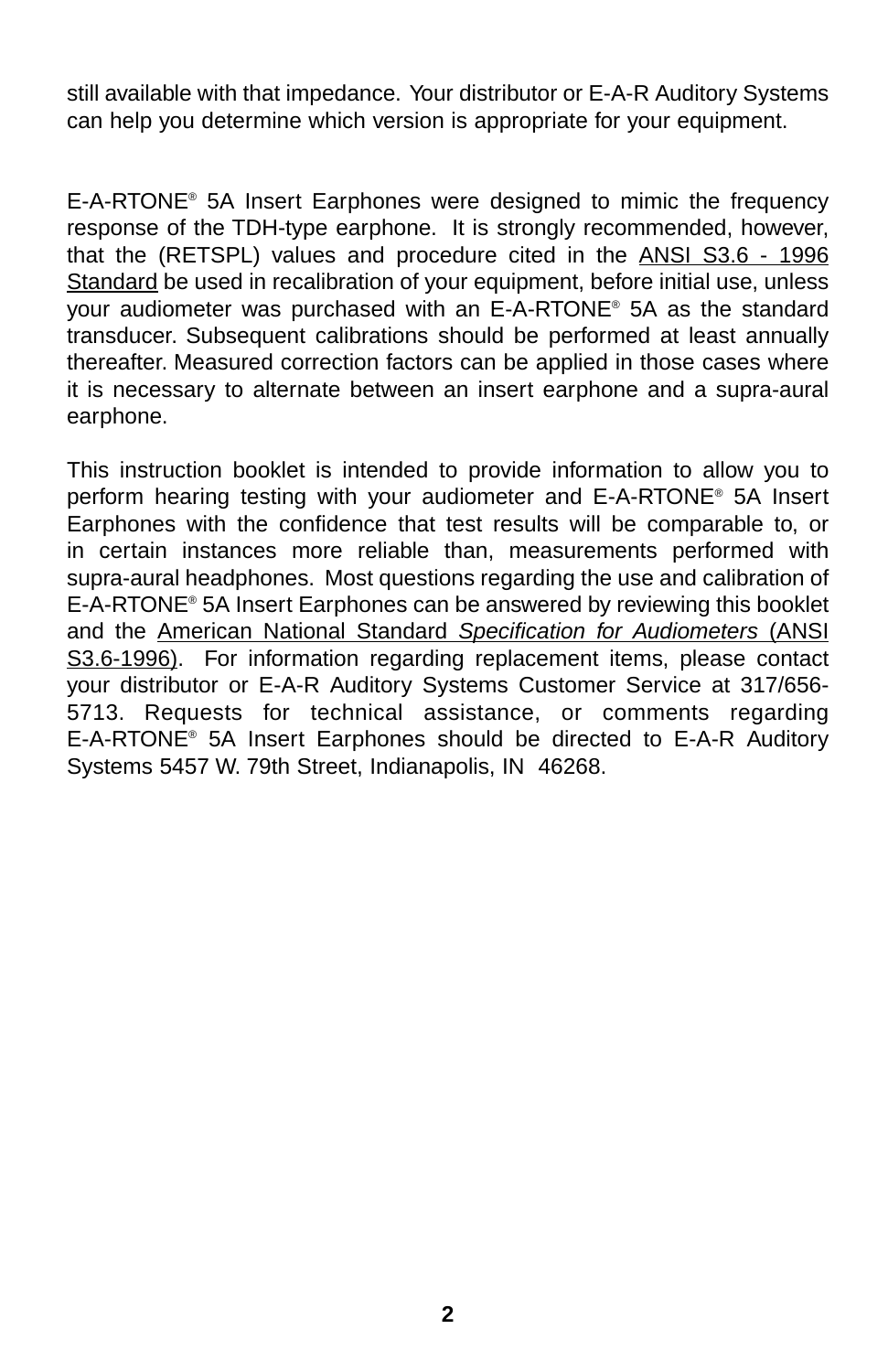# **1. Preliminary Procedures for Use of the E-A-RTONE® 5A**

Initially examine the ear canal for obstruction(s) and evaluate the proper size of E-A-RLINK® disposable foam eartip needed to fit the particular ear canal. Although the standard E-A-RLINK® 3A fits most adult ear canals, the smaller diameter E-A-RLINK® 3B eartips are available if the standard eartip is too large for full insertion in small external canals. A good seal and the proper insertion depth will afford the greatest ambient and interaural attenuation. Insertion procedures are the same for the E-A-RLINK® 3A and E-A-RLINK® 3B, but deep insertion may be difficult to achieve in extremely small ear canals. In these instances, the newly available Infant Eartips are appropriate.

- Secure the section of black tubing, which protrudes from the E-A-RLINK® eartip, to the sound tube nipple protruding from the E-A-RTONE® 5A case.
- Slowly roll the E-A-RLINK<sup>®</sup> tip into the smallest diameter possible and insert the E-A-RLINK® well into the ear canal (see illustrations). The case will function as an insertion tool. Since the eartips are 12 mm long, the correct insertion depth into the ear canal is obtained when the rear edge of the E-A-RLINK® is 2-3 mm inside the entrance of the ear canal.
- Hold E-A-RLINK<sup>®</sup> in the ear canal until expanded.
- After the test is completed, remove the E-A-RLINK<sup>®</sup> eartips and replace with a new pair for the next subject.



**E-A-RLINK®**





#### **Full Insertion Shallow Insertion**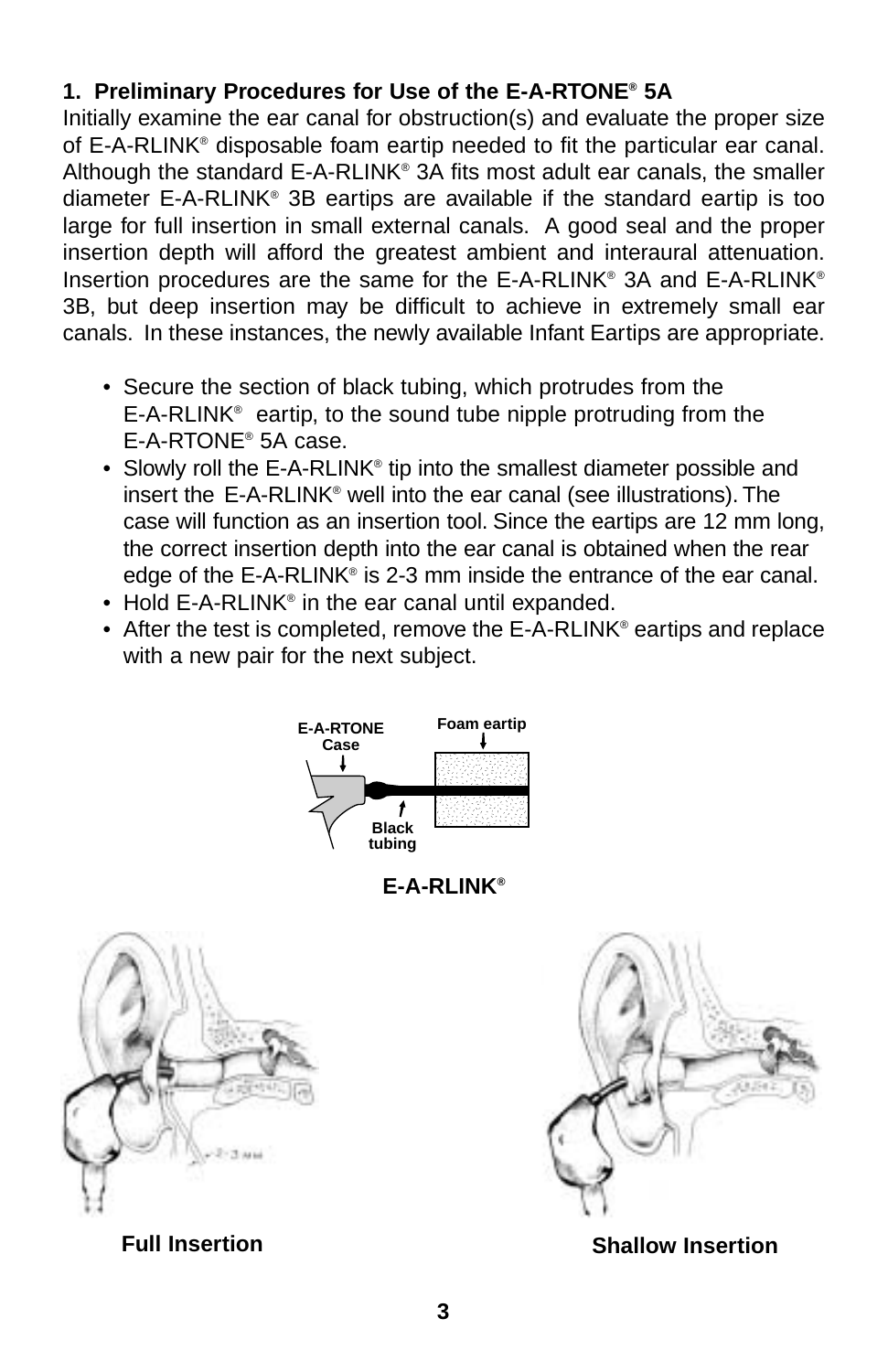Proper insertion depth is necessary to achieve maximum ambient noise attenuation and interaural attenuation. The graph below depicts interaural attenuation as a function of insertion depth. The described interaural attenuation is obtained for each ear in which the E-A-RLINK® is fully inserted, regardless of whether it is the "sending" ear or "receiving" ear.



# **2. Background Noise Reduction**

A major benefit of the E-A-RTONE® Insert Earphone in combination with the E-A-RLINK® disposable foam eartips is the reduction of background noise that might interact with the presented pure tones and influence threshold determinations. When E-A-RLINK® eartips are fitted to the subject according to the instructions, the expected noise attenuation will typically exceed 30 dB in the frequency region 125-8000 Hz. This additional attenuation will improve test reliability in non-ideal environments and, in most cases, allow testing down to 0 dB HL in a background noise level not exceeding 45 dB(A).

The current ANSI Standard (ANSI S3.1-1999) "Maximum Permissible Ambient Noise Levels (MPANLs) For Audiometric Test Rooms" (Table 1 and Table 2) includes octave band and one-third octave band permissible noise levels for both supra-aural and Insert Earphones. The ANSI octave band MPANLs are presented below for standard earphones and also for E-A-RTONES® with fully inserted E-A-RLINKS®.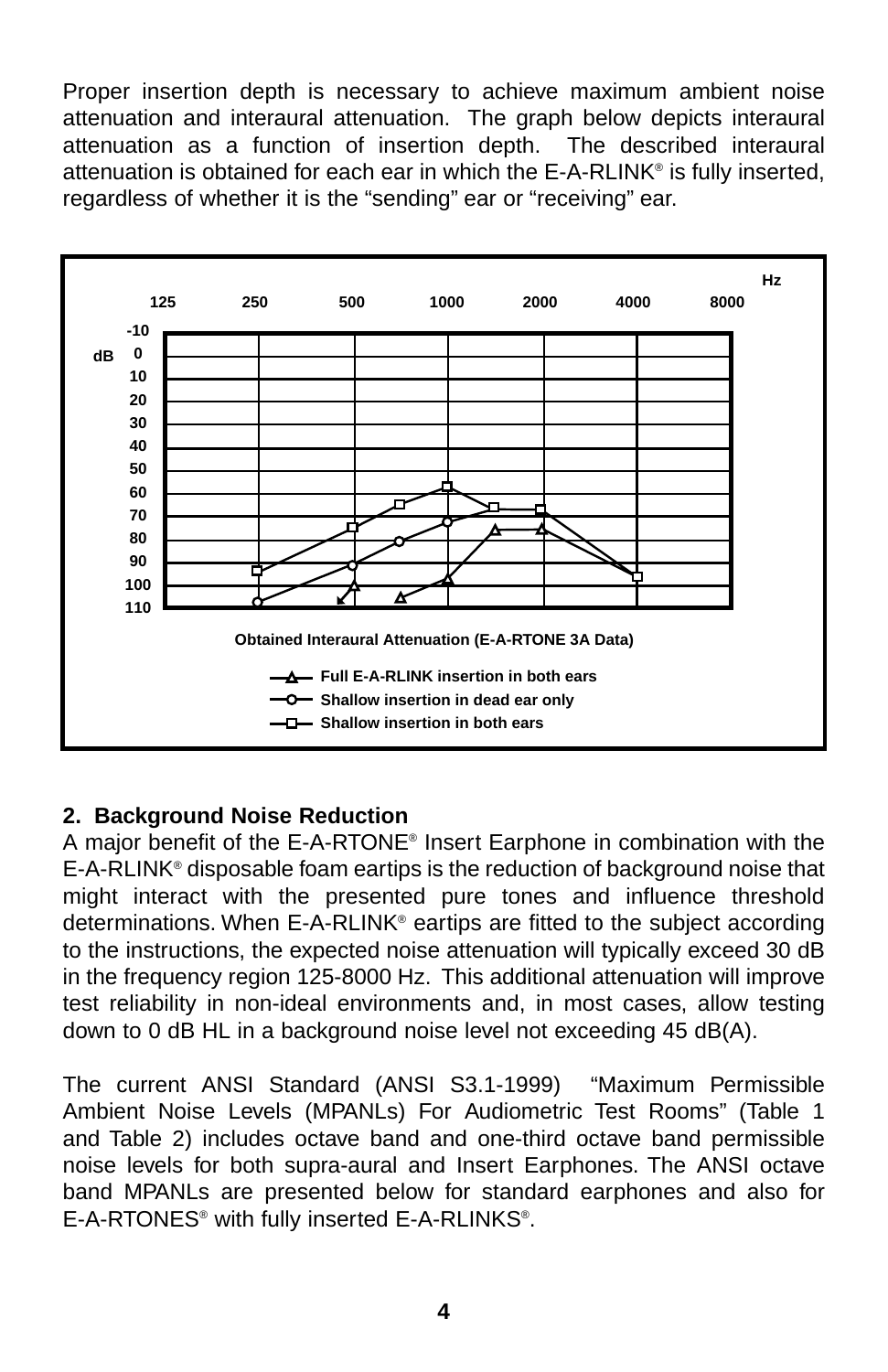|                    | <b>Supra-aural Earphone</b> |          |          | <b>E-A-RTONE Full Insertion</b> |          |          |
|--------------------|-----------------------------|----------|----------|---------------------------------|----------|----------|
| <b>Octave Band</b> | $125 -$                     | $250 -$  | $500 -$  | $125 -$                         | $250 -$  | $500 -$  |
| <b>Intervals</b>   | 8,000 Hz                    | 8.000 Hz | 8,000 Hz | 8,000 Hz                        | 8.000 Hz | 8,000 Hz |
| 125                | 35.0                        | 39.0     | 49.0     | 59.0                            | 67.0     | 78.0     |
| 250                | 25.0                        | 25.0     | 35.0     | 53.0                            | 53.0     | 64.0     |
| 500                | 21.0                        | 21.0     | 21.0     | 50.0                            | 50.0     | 50.0     |
| 1000               | 26.0                        | 26.0     | 26.0     | 47.0                            | 47.0     | 47.0     |
| 2000               | 34.0                        | 34.0     | 34.0     | 49.0                            | 49.0     | 49.0     |
| 4000               | 37.0                        | 37.0     | 37.0     | 50.0                            | 50.0     | 50.0     |
| 8000               | 37.0                        | 37.0     | 37.0     | 56.0                            | 56.0     | 56.0     |

**ANSI S3.1-1999 -** Ears covered: octave band MPANLs using a supra-aural or insert earphone for three test frequency ranges re: 20µPa to nearest 0.5 dB.

The ears covered MPANLs shown in the above table were derived using mean earphone attenuation values. To decrease the chance that individual listeners for whom less than average attenuation is obtained will experience threshold shift, the MPANLs can be lowered by reducing the amount of earphone attenuation. An appropriate reduction would be equal to the mean attenuation minus one standard deviation. The net effect would be that the MPANLs would be lower (more stringent) for ears covered testing. This reduction would cover about 84% of all subjects. The standard deviations for Insert Earphones for 125 to 8000 Hz are between three (3) and six (6) decibels. Please refer to ANSI S3.1 – 1999, Table A.2, for specific standard deviation values by frequency.

# **3. Positioning of the E-A-RTONE®**

While the shape of the E-A-RTONE<sup>®</sup> 5A case is similar to that of a small BTE instrument, correct insertion of the connected E-A-RLINK® will place the case portion in front of the pinna. Always use E-A-RLINK® tips in both ears, or block the non-test ear with an  $E-A-R^*$  foam plug.

# **4. Cable Assembly**

The junction or pod portion of the cable assembly should be supported at or near the patient's mid chest level to relieve tension on the E-A-RLINK® couplers. This can be accomplished by attaching the Velcro-backed clip to the pod and then clipping the pod directly to the subject's clothing. Alternatively, the clip can be attached to the metal ring on the adjustable lanyard that is worn around the neck.

# **5. Pure Tone Calibration**

When the E-A-RTONE® 5A Insert Earphone is to be used as the primary transducer, the audiometer should be recalibrated using the reference thresholds provided in ANSI S3.6-1996. The standard presents reference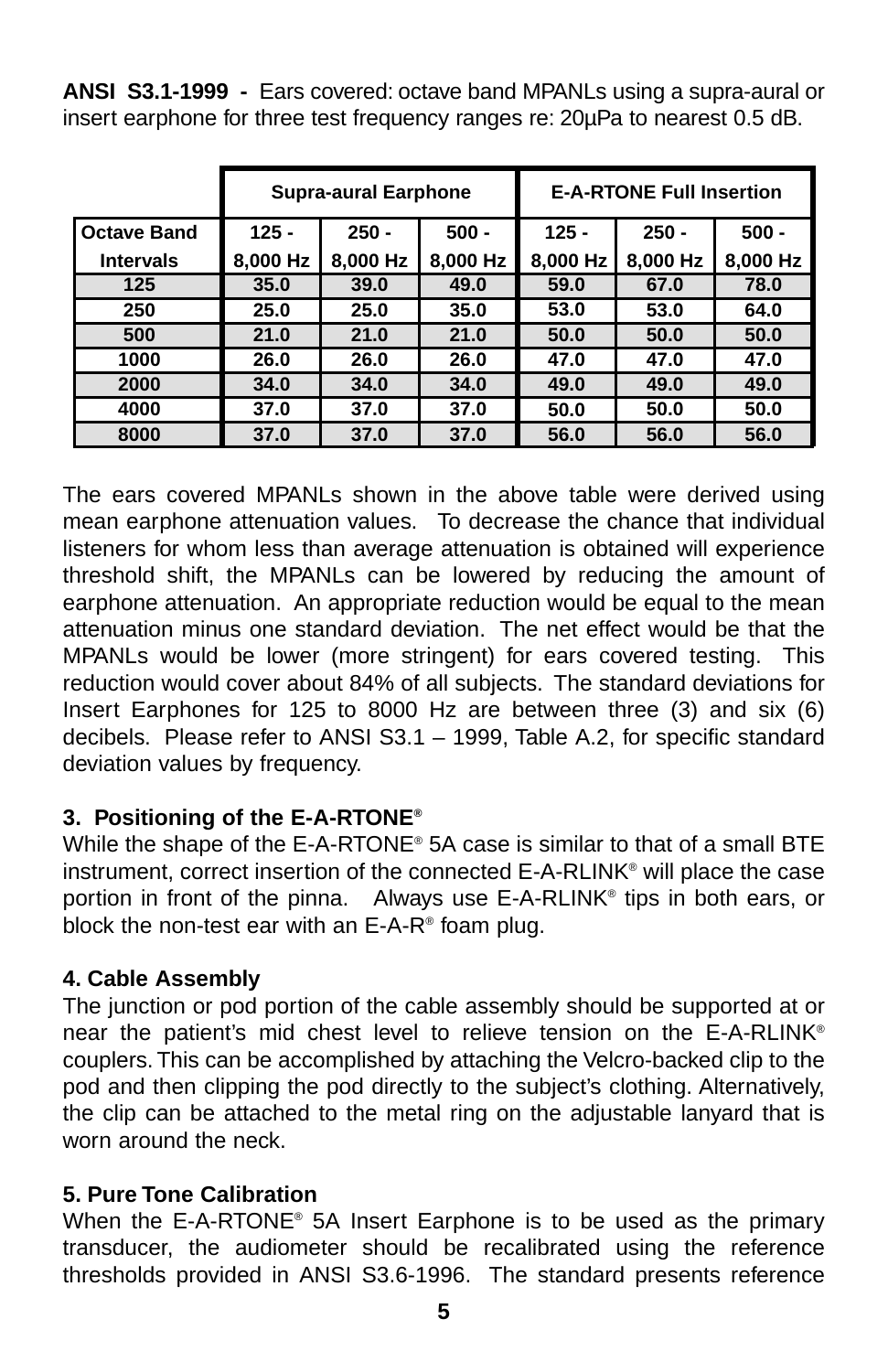thresholds for the HA-1, HA-2 (DB 0138) and Ear Simulator 2cc couplers. The Bruel & Kjaer 2cc DB-0138 (HA-2) coupler will simplify the calibration procedure and is recommended. Reference thresholds for the DB-0138, IEC 711, and HA-1 couplers are presented below. Should calibration be performed for an audiometer currently calibrated towards ISO-389, the reference thresholds in a 2cc DB-0138 coupler should be used. In order to calibrate the audiometer for direct readings of the hearing thresholds in dBHL using the reference thresholds, the following procedure is recommended. The instrumentation required is a Sound Level Meter with an appropriate condenser microphone calibrated according to the manufacturer's specification. To the microphone, a 2cc coupler, e.g., Bruel & Kjaer DB-0138 is attached. The white nylon tube nipple of the E-A-RTONE® 5A earphone is connected directly to the coupler (see illustration). Set the intensity dial on the audiometer to 70 dBHL and adjust the output from the audiometer to the SPLvalues given for the different test frequencies in the table below. Repeat the procedure for all available test frequencies, and in case of a dual channel audiometer, for both channels.





| ANSI S3.6-1996 and ISO 389-2:1994 Calibration Values |                     |                 |                  |  |  |  |
|------------------------------------------------------|---------------------|-----------------|------------------|--|--|--|
| Frequency in Hz                                      | Coupler 2cc DB-0138 | Coupler IEC 711 | Coupler 2cc HA-1 |  |  |  |
| 125                                                  | 96.0                | 98.0            | 96.5             |  |  |  |
| 250                                                  | 84.0                | 87.5            | 84.5             |  |  |  |
| 500                                                  | 75.5                | 79.5            | 76.0             |  |  |  |
| 750                                                  | 72.0                | 76.0            | 72.0             |  |  |  |
| 1000                                                 | 70.0                | 75.5            | 70.0             |  |  |  |
| 1500                                                 | 72.0                | 79.5            | 70.0             |  |  |  |
| 2000                                                 | 73.0                | 81.5            | 72.5             |  |  |  |
| 3000                                                 | 73.5                | 83.0            | 72.5             |  |  |  |
| 4000                                                 | 75.5                | 85.0            | 70.0             |  |  |  |
| 6000                                                 | 72.0                | 86.0            | 67.5             |  |  |  |
| 8000                                                 | 70.0                | 85.5            | 66.5             |  |  |  |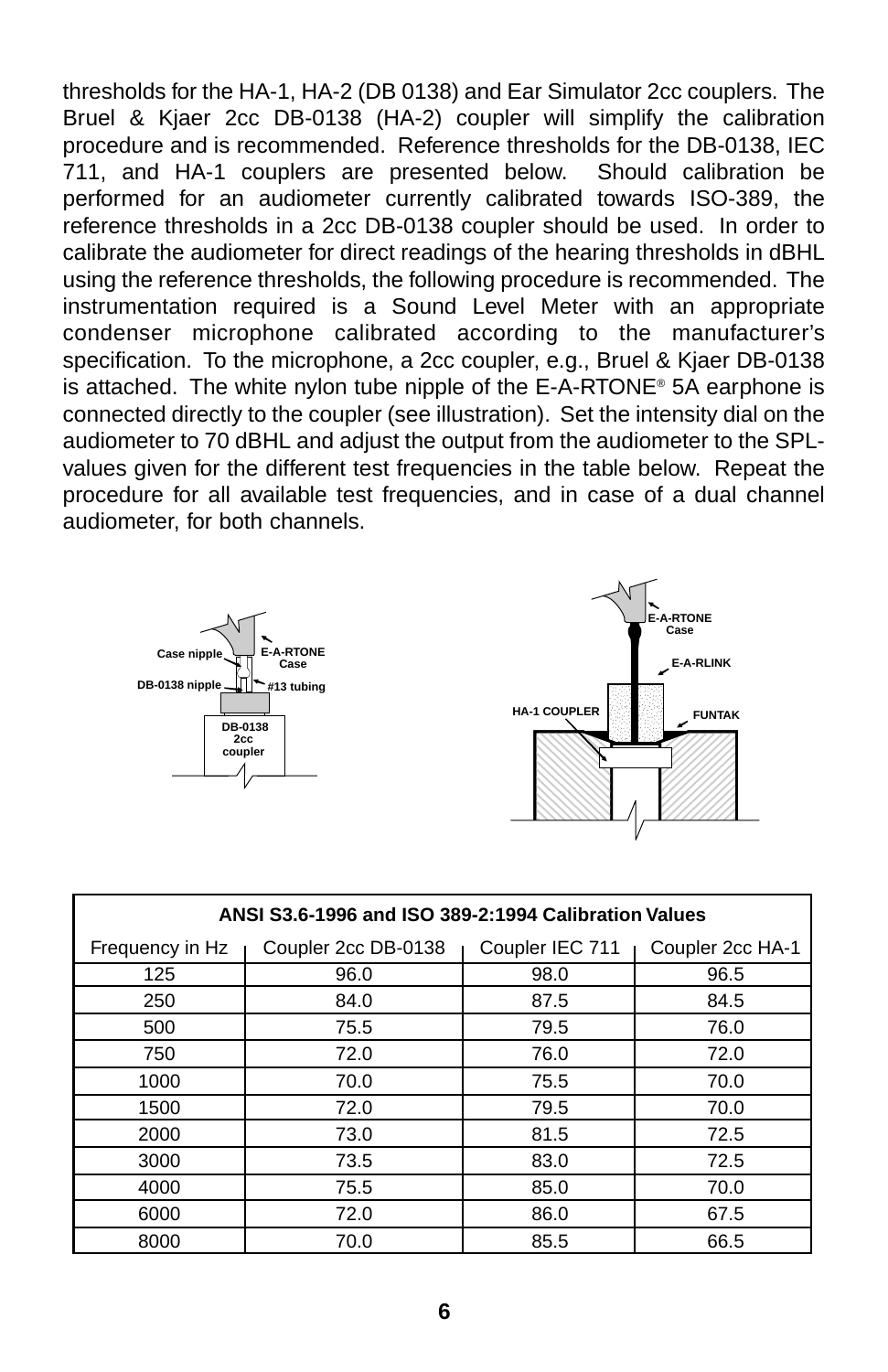#### **6. Correction Factors**

Providers who need to switch between insert and supra-aural earphones may do so with properly calibrated equipment. Previously provided "out-of-the-box" correction factors, however, have been judged to be imprecise for clinical work, particularly when used with audiometers that have been calibrated to account for equipment changes over time. Standardized correction factors are therefore not provided. If the audiometer is calibrated for either type of transducer as the primary earphone, measured correction factors for a secondary earphone can be obtained by measuring the output on the appropriate coupler and calculating the difference from the appropriate target value at each frequency. Audiogram correction factors can then be confidently applied for the secondary earphone. The example below outlines the steps, and provides an example worksheet to calculate the correction factors by frequency where the audiometer is calibrated with a supra-aural earphone, and an insert earphone is used as the secondary transducer. In this case, the measured SPLs are the 2cc coupler values obtained with an insert earphone connected to an audiometer calibrated for a supra-aural earphone, and the Target SPLs are the audiometer HL setting plus the insert earphone RETSPLs for the particular 2cc coupler used. The process will work as well in reverse, i.e. audiometer calibrated for an E-A-RTONE® insert earphone with a supra-aural earphone as the secondary transducer, as long as the appropriate Target SPLs (TDH values) are employed.

- Calibrate the audiometer to the appropriate standard for the primary transducer. (TDH-39, 49 or 50 in this example)
- Connect E-A-RTONES<sup>®</sup> to the audiometer.
- Measure the output in a 2cc coupler and substitute obtained values for the Measured SPLs in the example worksheet below.
- Tabulate at each test frequency the difference between actual and target sound pressure levels.
- Apply the rounded correction factors obtained to the audiometer dial readings. Record and post for convenience.
- Repeat the procedure whenever the audiometer is calibrated.

| Worksheet example for calculation of individual (insert earphone<br>correction factors for audiometer calibrated with TDH type earphone |      |      |      |      |      |      |      |      |        |         |
|-----------------------------------------------------------------------------------------------------------------------------------------|------|------|------|------|------|------|------|------|--------|---------|
| Frequency in Hz                                                                                                                         |      |      |      |      |      |      |      |      |        |         |
|                                                                                                                                         | 250  | 500  | 750  | 1000 | 1500 | 2000 | 3000 | 4000 | 6000   | 8000    |
| <b>Measured SPL</b>                                                                                                                     | 90.5 | 76.8 | 74.1 | 72.0 | 73.4 | 77.5 | 79.3 | 76.5 | 63.7   | 58.0    |
| Target SPL*                                                                                                                             | 84.0 | 75.5 | 72.0 | 70.0 | 72.0 | 73.0 | 73.5 | 75.5 | 72.0   | 70.0    |
| <b>Difference</b>                                                                                                                       | 6.5  | 1.3  | 2.1  | 2.0  | 1.4  | 4.5  | 5.8  | 1.0  | $-8.3$ | $-12.0$ |
| <b>Rounded Correction</b>                                                                                                               | 5    | 0    | 0    | 0    | 0    | 5    | 5    | 0    | $-10$  | $-10$   |

\*Target SPL = audiometer HL + RETSPL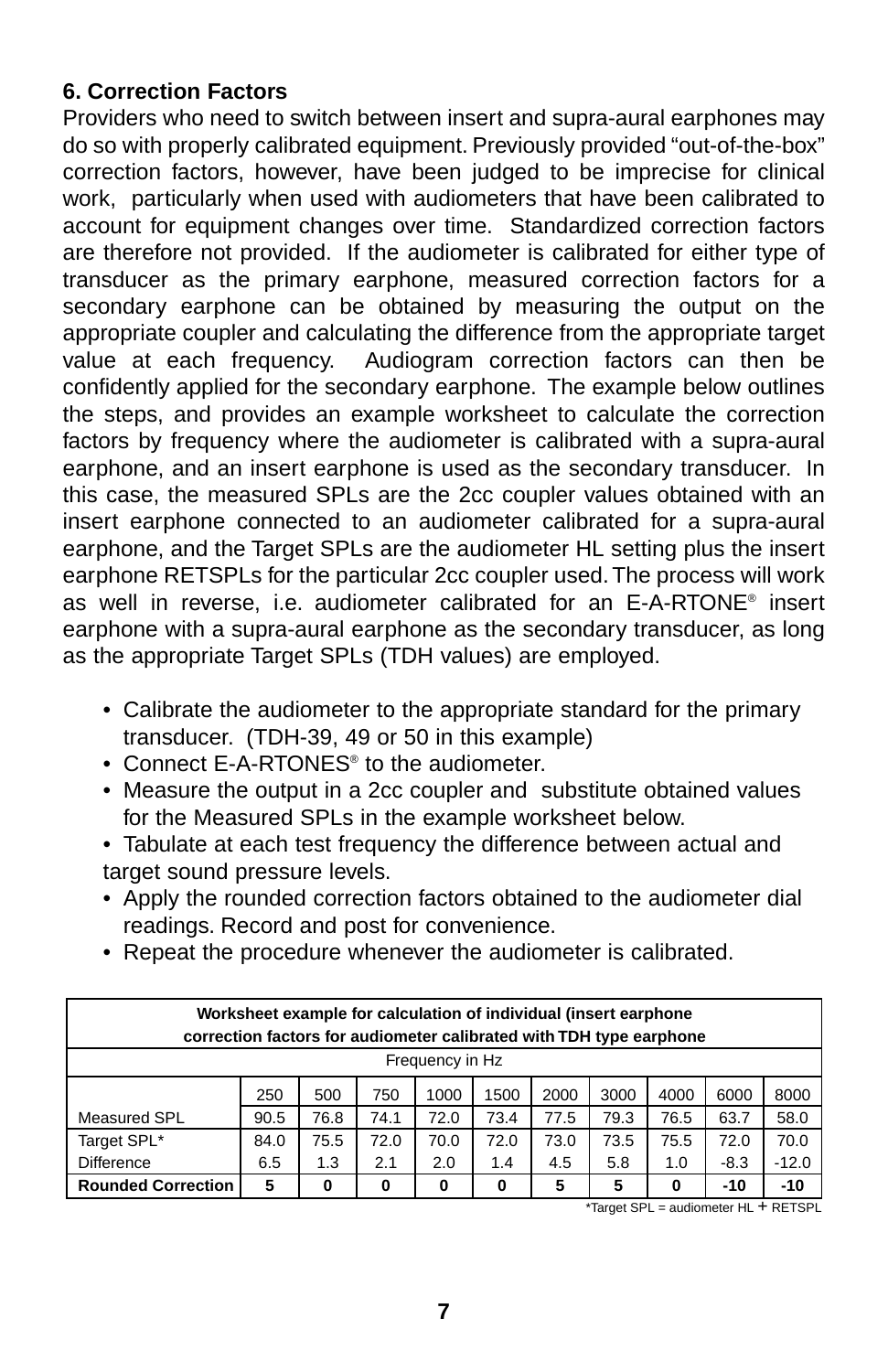#### **7. Calibration for Speech Audiometry**

ANSI S3.6-1996 specifies the 1 kHz reference-tone level for the speech circuit as 12.5 dB above the 1 kHz pure-tone reference test threshold for the earphone in question. Calibration of the E-A-RTONE® for speech is thus performed by setting a 1 kHz signal at 0 VU through the speech circuit, setting the attenuator to 60 dBHL, and adjusting for  $72.5$  (60.0 + 12.5) dB SPL in the 2cc coupler. A range of 69.5 to 75.5 dB meets the ±3 dB tolerance allowed in the standard.

#### **8. Technical Specifications and Limits for E-A-RTONE® 5A**

|     | Impedance  10 Ohm or 50 Ohm                                      |                                                                                                                    |  |  |  |  |
|-----|------------------------------------------------------------------|--------------------------------------------------------------------------------------------------------------------|--|--|--|--|
|     | @ 0.1 Volt rms. (10 Ohm)<br>@ 0.2 Volt rms. (50 Ohm)             | 1 kHz Sensitivity  102.5 dB SPL in DB-0138 (HA-2) coupler                                                          |  |  |  |  |
|     | $Limits \cdots \cdots \cdots \cdots \cdots \cdots \cdots + 3 dB$ |                                                                                                                    |  |  |  |  |
| SPL |                                                                  | Distortion $\cdots$ $\cdots$ $\cdots$ $\cdots$ $\cdots$ $\cdots$ $\cdots$ $\ltimes$ 3% measured @ 500 Hz, 118.5 dB |  |  |  |  |
|     | Maximum output                                                   | Meets or exceeds 110 dBHL at standard<br>audiometric frequencies between 500<br>and $4000$ Hz                      |  |  |  |  |
|     | <br>Safe operating limits                                        | Max. continuous sine wave drive:<br>2.5 Volt rms. (10 Ohm)<br>5.0 Volt rms. (50 Ohm)                               |  |  |  |  |
|     | <br>Max. Peak voltage for<br>1-% duty cycle                      | 10 Volts (10 Ohm)<br>20 Volts (50 Ohm)                                                                             |  |  |  |  |

Accessories supplied:

50 disposable E-A-RLINK® 3A eartips, 10 disposable E-A-RLINK® 3B eartips, 4 disposable E-A-RLINK® 3C eartips and 213 cm cord (7 feet) with left and right 1/4" mono color-coded phono-plugs.

Data supplied: 2cc-coupler frequency response chart on individual units.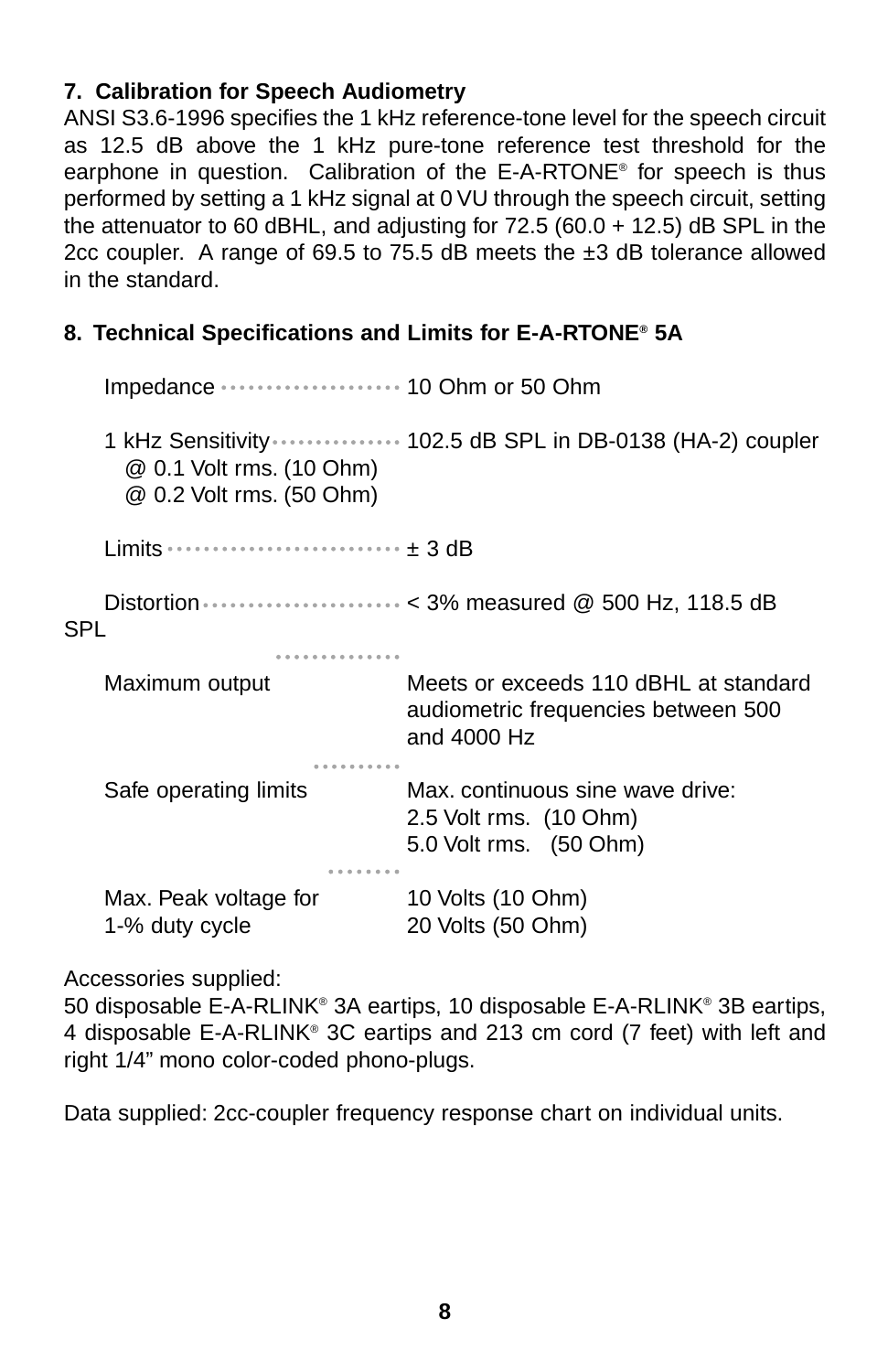#### **9. Reference Equivalent Threshold Sound Pressure Levels (RETSPLs) According to ANSI S3.6-1996 and ISO-389-2:1994**

| ANSI S3.6 and ISO 389-2 Reference Thresholds<br>Sound Pressure Levels in dB re. 20 uPa |                     |                 |                  |  |  |  |
|----------------------------------------------------------------------------------------|---------------------|-----------------|------------------|--|--|--|
| Frequency in Hz                                                                        | Coupler 2cc DB-0138 | Coupler IEC 711 | Coupler 2cc HA-1 |  |  |  |
| 125                                                                                    | 26.0                | 28.0            | 26.5             |  |  |  |
| 250                                                                                    | 14.0                | 17.5            | 14.5             |  |  |  |
| 500                                                                                    | 5.5                 | 9.5             | 6.0              |  |  |  |
| 750                                                                                    | 2.0                 | 6.0             | 2.0              |  |  |  |
| 1000                                                                                   | 0.0                 | 5.5             | 0.0              |  |  |  |
| 1500                                                                                   | 2.0                 | 9.5             | 0.0              |  |  |  |
| 2000                                                                                   | 3.0                 | 11.5            | 2.5              |  |  |  |
| 3000                                                                                   | 3.5                 | 13.0            | 2.5              |  |  |  |
| 4000                                                                                   | 5.5                 | 15.0            | 0.0              |  |  |  |
| 6000                                                                                   | 2.0                 | 16.0            | $-2.5$           |  |  |  |
| 8000                                                                                   | 0.0                 | 15.5            | $-3.5$           |  |  |  |

# **10. Limited Warranty**

Aearo Company warrants each insert earphone (sold under the name E-A-RTONE® 5A) it manufactures to be free from defects in material and workmanship under normal use for a period of twelve (12) months from the date of sale to the original purchaser. During this warranty period Aearo Company Auditory Systems will repair or replace, at Auditory Systems sole option, free of charge, any defective part returned with shipping charges prepaid to the address listed on the back cover. This shall be the sole and exclusive remedy available for a failure under this warranty and for any and all claims arising out of the purchase and use of the product, and the sole obligation of Aearo Company under this warranty shall be limited to repair or replacement of any defective part. Please specify the serial number(s) of the product, original date of purchase, and the nature of the problem. Merchandise not returned prepaid will be refused. Mailing, at the time of purchase, a completed Warranty Card that is included with each E-A-RTONE Insert Earphone will facilitate our ability to return repaired units as quickly as possible. Warranty service will vary depending on the availability of parts and the workload. There will be charges rendered for product repairs made after our warranty period has expired (twelve [12] months from original date of purchase). Upon request, our Customer Service Department will provide cost estimates for post-warranty repairs.

Our warranty does not cover damage or failure caused by abuse, misuse, abnormal usage, faulty installation, improper maintenance, failure to follow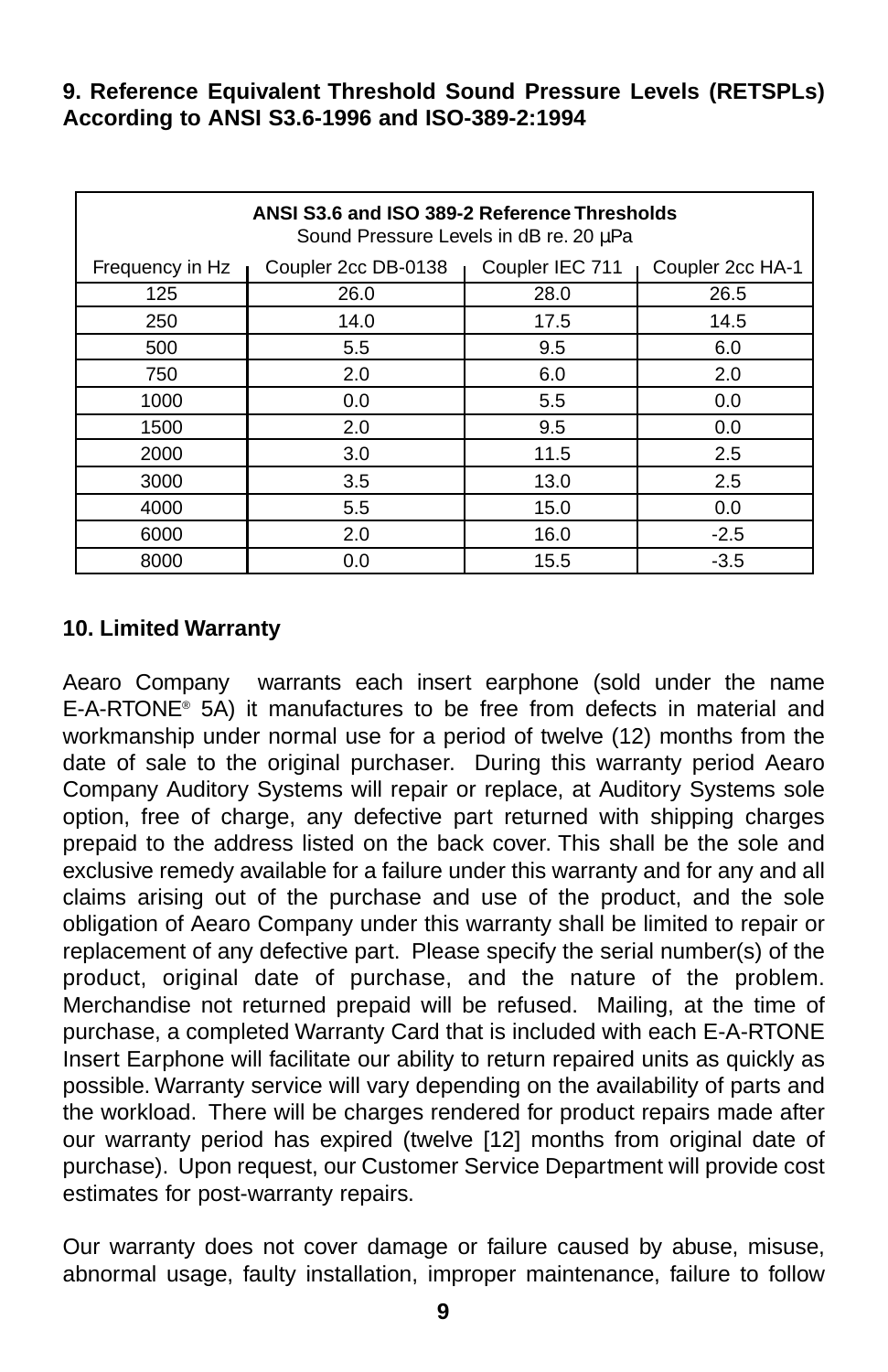the operation and other instructions found in the written materials provided with the product, or repairs other than those made by Aearo Company Auditory Systems. There are no obligations or liabilities on the part of Aearo Company Auditory Systems for consequential damages arising out of, or in the connection with, the operation, use or performance of the product including, without limitation, with respect to loss of revenues or profit.

This Warranty is in lieu of all other oral or written, express or implied warranties including, without limitation, warranties of fitness for a particular purpose and merchantability, and there are no warranties that extend beyond the description or duration of this warranty. No representative, agent, dealer or employee of Aearo Company is authorized to give any other warranty or to assume for Aearo Company any other liability in connection with sale or service of the products covered by this limited warranty.

In order for Auditory Systems to properly evaluate and resolve potential problems with E-A-RTONE Insert Earphones it is necessary for the complete unit(s) i.e., cable and red and blue cases to be returned. Return of the cable or cases alone will impede our ability to repair insert earphones in a timely fashion. Complete units needing repair should be sent to the address on the back cover of this instruction book.